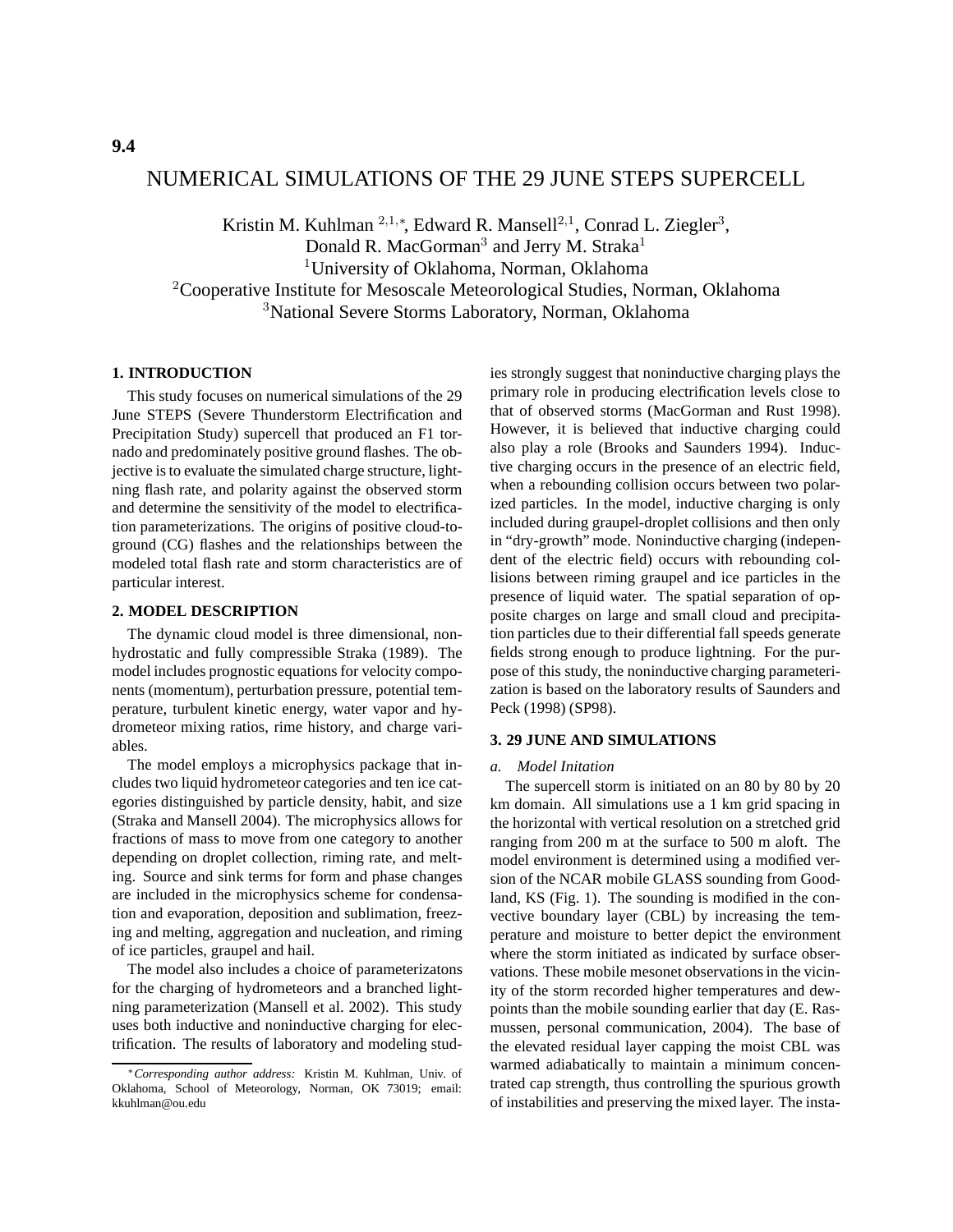bility of the environment in the modified sounding is thus greatly increased, raising the CAPE from 1370 J kg<sup>-1</sup> to  $2875 \text{ J kg}^{-1}$  and lowering the CIN from 100.3 J kg<sup>-1</sup> to 22.1 J kg<sup>-1</sup>. The Bulk Richardson Number (BRN), defined as the ratio of the CAPE to the lower tropospheric vertical wind shear, increases from 10.3 to 23.1. The CAPE and BRN of the modified sounding are supportive of possible supercell development (Weisman and Klemp 1982). The model environment is horizontally homogeneous as defined by the modified sounding. A warm bubble ( $\Delta\theta = 3 K$ ) with randomized thermal perturbations and a radius of 9 km is used to initialize the simulation.

#### *b. Dynamical and Microphysical Evolution*

The simulated storm initially develops an elongated multicell structure with successive main updraft cores along the edge of the outflow on the upshear side. By 76 min, the storm has developed a solid core of reflectivity extending to ground with a deep updraft and forward anvil region. During the first 90 min, the storm moves towards the east-northeast. By 90 min, it is hypothesized that storm rotation and the cold pool have intensified sufficiently to force the storm to turn right towards the south and decelerate. The storm continues along a south-southeasterly track for the remainder of the simulation (Fig. 2).

The updraft speed of the simulated storm reaches 30 m s−<sup>1</sup> at 16 min, it remains strong throughout the simulation and increases to as large as  $61 \text{ m s}^{-1}$ . The simulated supercell shows evidence of convective surges during its life cycle. The first growth phase occurs at approximately 20 minutes with increases in updraft mass flux and graupel volume (Fig. 3) as well as updraft volume (not shown). Another convective surge occurs at 90 minutes as the storm begins its southerly track. The maximum strength of the storm occurs between 140 and 160 min, when a reflectivity maximum of 69 dBZ is attained. Updraft mass flux and graupel volume also reach a peak during this time. The overall evolution of the simulation is similar to that of the observed storm on 29 June, especially after 90 min. This agreement between the observed and simulated storms is significant as most of the total lightning and virtually all the CG flashes occur after the right turn of the storms.

The timing of the right turn is used as a reference point for comparison between the simulated and observed storms (Fig. 2). The initial development of the observed storm is much slower than the simulations, the latter being intialized by a thermal bubble. The development of the observed and modeled storms is in better agreement from the time of the right turn onward, as supported by visual comparison of results at 90 min of the simulation and 2330 of the observed storm.



Figure 1: Observed NCAR mobile GLASS sounding released from Goodland, KS at 2022 UTC on 29 June 2000 (thick grey lines). The modified sounding used for model initialization is overlaid (black). The hodograph is the same for both soundings, with corresponding heights (km) AGL denoted. The motion of the observed and modeled storms after developing supercell characteristics is denoted by a plus and a circle respectively. CAPE (J kg<sup>-1</sup>), CIN (J kg<sup>-1</sup>), BRN, and 0 to 3 km SRH ( $m^2$  s<sup>-2</sup>) are shown for both soundings, observed (grey) and modified (black).

# *c. Electrification*

The result of the SP98 scheme at 28 min is a midlevel positive charge with an upper negative charge. As inductive charging and precipitation recycling and fallout quickly develop a lower negative charge region for the third layer, the inverted dipolar charge structure is replaced by an inverted tripolar structure at about 35 min. By 76 min, the storm exhibits an inverted tripole structure with a main mid-level positive charge region with horizontal extent of the charge layers through the storm. A positive surface corona charge layer is also noted at 76 min below 0.5 km AGL. The mature stage of the storm at 116 min depicts a very complex structure with opposite charges occurring at the same altitude (Fig. 5a). The reflectivity core regions continue to maintain a tripolar structure, but outside this region there are five or more vertically stacked charged layers are seen. The overall charge structure is similar to that of an inverted storm as proposed by Marshall et al. (1995) with complexities as described in Stolzenburg et al. (1998).

Simulated intra-cloud (IC) flashes begin at 28 min, with a flash rate of approximately 30 flashes per minute during the first hour (Fig. 4). The IC flash rate reaches a maximum of 264 flashes per min at 120 min and maintains a flash rate above 150 flashes per min during the remainder of the simulation. Lightning leaders travel preferentially through layers of opposite charge, with posi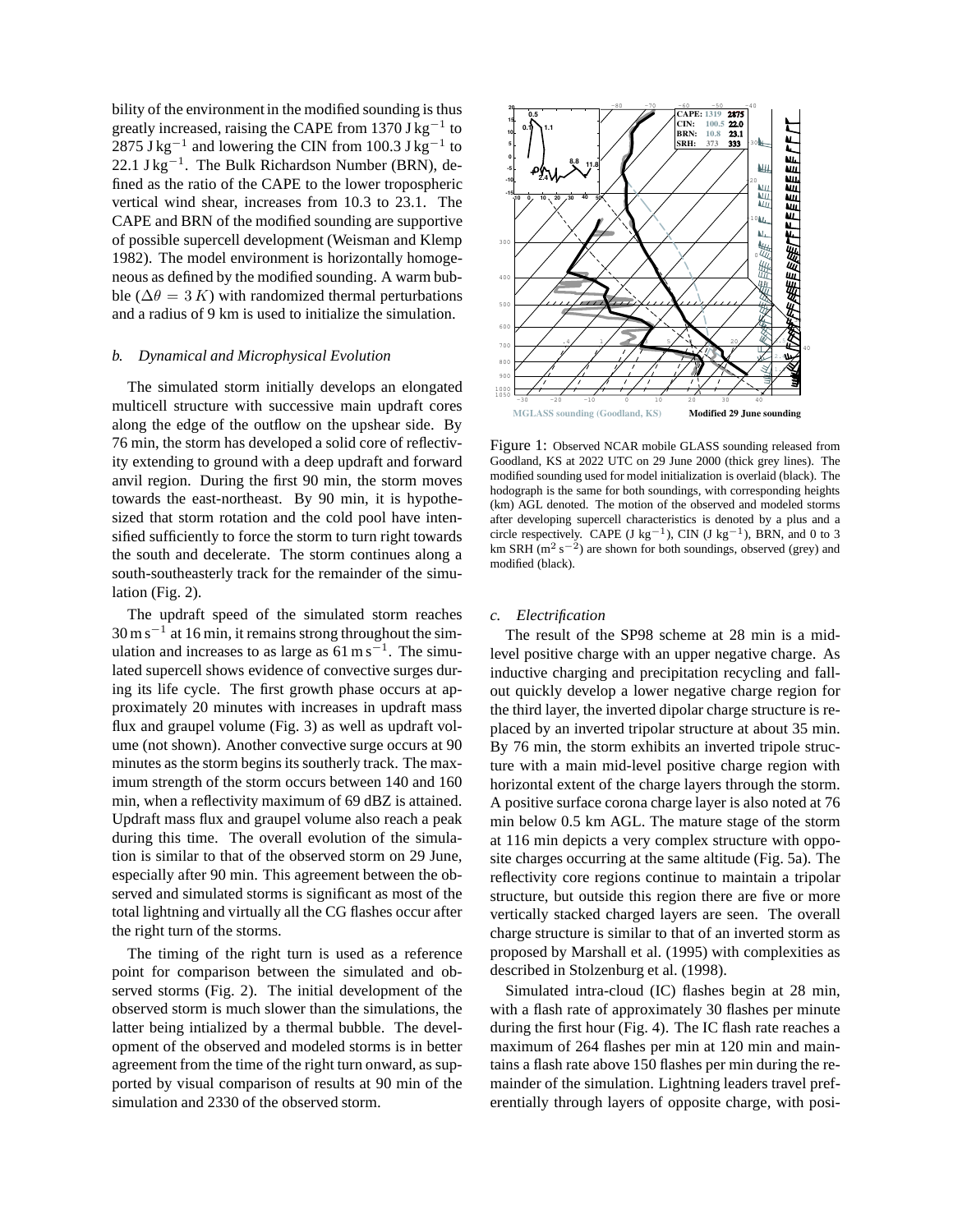tive leaders concentrated in negative charge near 5 km and 13 km. Conversely, mid-levels of the storm are dominated by negative leaders and positive charge.

The SP98 scheme produces a total of 98 positive ground flashes, the first occurring at 67 min, with no negative ground flashes produced. The CG flashes initiate between 5 and 7 km surrounded by the main positive charge region above and a negative charge region below. In the simulation, positive CG flashes are composed of a negative leader traveling upward through positive charge and a positive leader traveling downward through negative charge to ground (Fig. 6). Most simulated lightning flashes exhibit considerable branching by lightning leaders in all directions from the initiation. On occasion, a leader might may go directly to ground, though often a flash goes to ground more than 1 km away (horizontally) from its initiation point. The direction of the path of leaders to ground is dependent on the distribution of charge surrounding the leader. The majority of the CG strikes is located just downshear of the main convective core, though some occur directly under the main updraft.

## **4. DISCUSSION AND CONCLUSIONS**

The bidirectional step-leader model of Mazur and Ruhnke (1993) suggests that lightning is developed between two oppositely charged layers and propagates through opposite polarity charge regions. In the simulations, a positive CG is developed in this way such that negative leaders travel upward through the large positive charge region and positive leaders travel downward through the smaller lower negative charge region to ground. A more in depth look at several ground flashes from the SP98 simulation portrays this development (Fig. 6). Each flash is initiated near where the electric field is maximized between positive and negative charge regions. The positive channel then follows areas of negative charge that have descended towards the ground. The descent of charge to ground appears to be a prerequisite for all simulated ground flashes, allowing the ground flashes to propagate through regions of weak electric potential. The simulation results with SP98 are consistent with the analysis of LMA data from 29 June by Hamlin et al. (2003) (Fig 5). The LMA analysis depicts the initiation and development of positive CGs and the corresponding inferred net charge. This analysis by Hamlin et al. (2003) points to the importance of the polarity of the lowest charge region for the polarity of the ground flashes.

Lightning flashes have qualitatively similar morphological characteristics in both the observed and simulated storms. Both the LMA observations and the model simulations depict normal polarity cloud flashes initiating between an upper positive and lower negative charge regions and inverted polarity flashes initiating below negative charge and above positive charge. The observations and the simulations also reveal that the lowest charge region must be negative to produce positive ground flashes in the convective core, a result that was noted by Mansell et al. (2002) in previous thunderstorm simulations. Though ground flashes seem to be correlated to areas of descending charge at very low levels (probably associated with precipitation cores), it is presently unclear if this correlation could be used to predict the exact timing and location of ground flashes due to their inherent stochastic nature.

Fluctuations of convective and precipitation intensity correlate positively with changes of the total flash rate. The correlation between intensity and flash rate is forced by the noninductive charging and the subsequent threedimensional recycling motions of the charged hydrometeors. The model results agree with observations that the total flash rate–rather than ground flash rate or polarity– provides the most robust electrical representation of the microphysical and kinematic intensity of storms that are sufficiently deep for development of updrafts in the mixed phase region.

# **4. ACKNOWLEDGEMENTS**

Support for this research was provided by the National Science Foundation grant ATM-0119398.

# **References**

- Brooks, I. M. and C. P. R. Saunders, 1994: An experimental investigation of the inductive mechanism of thunderstorm electrification. *J. Geophys. Res.*, **99**, 10627–10632.
- Hamlin, T., P. R. Krehbiel, R. J. Thomas, W. Rison, and J. Harlin, 2003: Electrical structure and storm severity inferred by 3-D lightning mapping observations during STEPS. *Proceedings, 12th Int. Conf. on Atmospheric Electricity*, ICAE, Versailles, France, 189–192.
- MacGorman, D. R. and W. D. Rust, 1998: *The electrical nature of storms*. Oxford University Press, 422 pp.
- Mansell, E. R., D. MacGorman, C. L. Ziegler, and J. M. Straka, 2002: Simulated three-dimensional branched lightning in a numerical thunderstorm model. *J. Geophys. Res.*, **107**, doi:10.1029/2000JD000244.
- Marshall, T. C., M. P. McCarthy, and W. D. Rust, 1995: Electric field magnitudes and lightning initiation in thunderstorms. *J. Geophys. Res.*, **100**, 7097–7103.
- Mazur, V. and L. Ruhnke, 1993: Common physical processes in natural and artificially triggered lightning. *J. Geophys. Res.*, **98**, 913–930.
- Saunders, C. P. R. and S. L. Peck, 1998: Laboratory studies of the influence of the rime accretion rate on charge transfer during crystal/graupel collisions. *J. Geophys. Res.*, **103**, 13949–13956.
- Stolzenburg, M., W. D. Rust, and T. C. Marshall, 1998: Electrical structure in thunderstorm convective regions 3. Synthesis. *J. Geophys. Res.*, **103**, 14097– 14108.
- Straka, J. M., 1989: *Hail Growth in a Highly Glaciated Central High Plains Multi-cellular Hailstorm*. Ph.D. thesis, University of Wisconsin-Madison, Dept. of Meteorology, Madison, WI, 53706.
- Straka, J. M. and E. R. Mansell, 2004: A bulk microphysics parameterization with multiple ice precipitation categories. *In review at J. Appl. Meteor.*.
- Weisman, M. L. and J. B. Klemp, 1982: The dependence of numerically simulated convective storms on vertical wind shear and buoyancy. *Mon. Wea. Rev.*, **110**, 504–520.